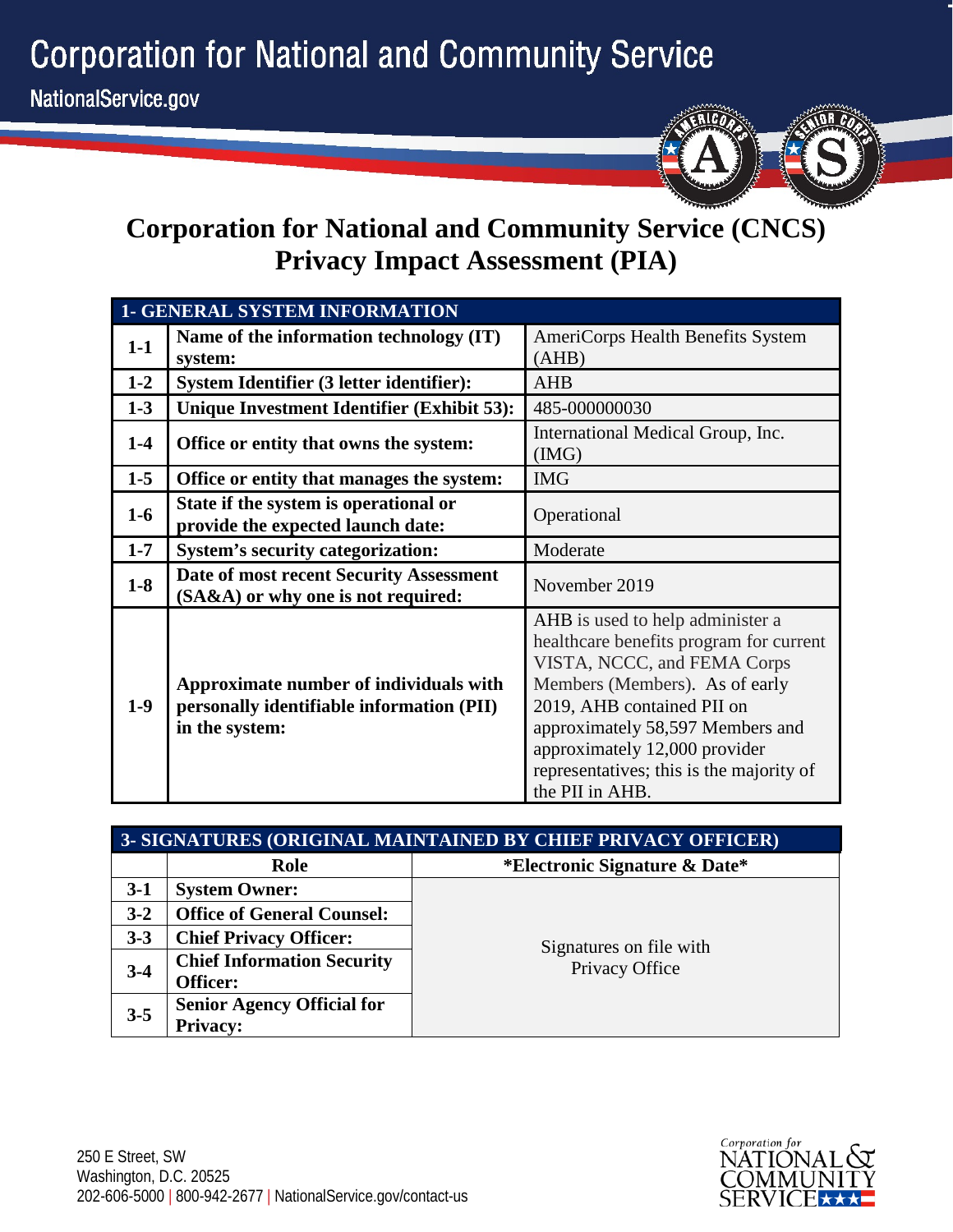| <b>4- PIA HISTORY</b> |                 |                                                                                                                                                        |  |
|-----------------------|-----------------|--------------------------------------------------------------------------------------------------------------------------------------------------------|--|
| $4-1$                 |                 | State whether this is the first PIA for the system or an update to a signed PIA.                                                                       |  |
|                       | Benefits.       | This is the first PIA for AHB. The new IT system was developed to replace two<br>prior CNCS legacy systems named NCCC Health Benefits and VISTA Health |  |
| $4 - 2$               |                 | If this is an update, describe any major system changes since the last PIA.                                                                            |  |
|                       |                 | If this is the first time a PIA is being completed, write Not Applicable.                                                                              |  |
|                       | Not Applicable. |                                                                                                                                                        |  |

| <b>5- SYSTEM PURPOSE</b> |                                                                                                                                                                                                                                                                                                                                                                                                                                                                                                                                                                                                                                                                                                                                                                    |  |
|--------------------------|--------------------------------------------------------------------------------------------------------------------------------------------------------------------------------------------------------------------------------------------------------------------------------------------------------------------------------------------------------------------------------------------------------------------------------------------------------------------------------------------------------------------------------------------------------------------------------------------------------------------------------------------------------------------------------------------------------------------------------------------------------------------|--|
| $5-1$                    | Describe the purpose of the system.                                                                                                                                                                                                                                                                                                                                                                                                                                                                                                                                                                                                                                                                                                                                |  |
|                          | All Members may enroll in one of three free healthcare benefit programs that will<br>reimburse some of their healthcare costs:<br>AmeriCorps VISTA Healthcare Allowance is available to VISTA Members<br>who already have their own health coverage.<br>AmeriCorps VISTA Health Benefit Plan is available to VISTA Members<br>$\bullet$<br>who do not have other health coverage. New VISTA Members who do not<br>have any health coverage may also enroll in this Plan for 60 days while they<br>work to obtain other coverage, such as a marketplace plan or joining a<br>family member's plan.<br>AmeriCorps NCCC Health Benefit Plan is available to all NCCC and<br>$\bullet$<br>FEMA Corps Members regardless of whether they have other health<br>coverage. |  |
|                          | IMG is a healthcare management company that received a contract from CNCS to<br>run AHB and manage the above healthcare benefit programs. Authorized IMG<br>personnel will use AHB to track and manage some of the information needed to<br>complete this contract. AHB includes modules that are only accessed by<br>authorized IMG personnel (e.g., to review claims and manage customer service<br>requests). AHB also includes a website where Members can login to view their<br>claims information, download documents and identification (ID) cards, and<br>communicate with customer service representatives via chat and secure messages.<br>IMG has subcontracts with:<br>Universal Rx to help manage pharmacy benefits (i.e. review and pay for         |  |
|                          | pharmacy claims).<br>Equian to help manages provider benefits (i.e. review and pay for visits to<br>medical providers).<br>Teladoc to provide phone-based medical care to all enrolled Members.                                                                                                                                                                                                                                                                                                                                                                                                                                                                                                                                                                    |  |

| <b>6- INVENTORY OF PII</b> |                                                                                  |  |
|----------------------------|----------------------------------------------------------------------------------|--|
| $6 - 1$                    | Provide a list of all the PII included in the system.                            |  |
|                            | The following elements of PII may be collected and stored in AHB: full name;     |  |
|                            | gender; date of birth; address (payment, current, and permanent); email address; |  |
|                            | telephone number; Exemption Certification Number (ECN) from the Health           |  |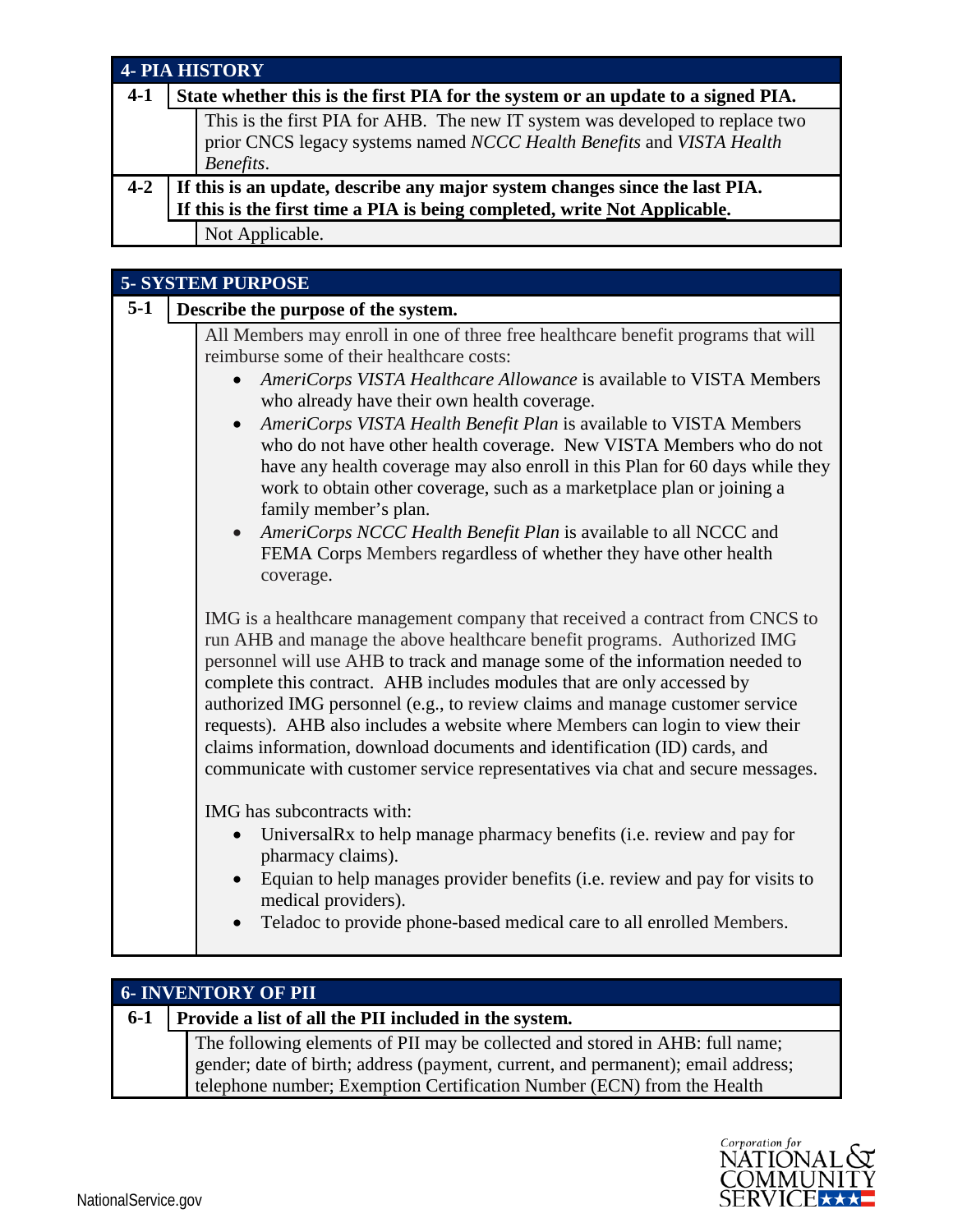|       | Insurance Marketplace; IMG Member ID; National Service Participant ID (NSPID)                                                                                                                                                                                                                                                                                                                                                                                                                                                        |  |  |
|-------|--------------------------------------------------------------------------------------------------------------------------------------------------------------------------------------------------------------------------------------------------------------------------------------------------------------------------------------------------------------------------------------------------------------------------------------------------------------------------------------------------------------------------------------|--|--|
|       | Number; bank account information (i.e., name on account, name of bank, account                                                                                                                                                                                                                                                                                                                                                                                                                                                       |  |  |
|       | number, and routing number); and ID Number for other insurance carriers.                                                                                                                                                                                                                                                                                                                                                                                                                                                             |  |  |
|       | 7- CATEGORIES OF INDIVIDUALS IN THE SYSTEM                                                                                                                                                                                                                                                                                                                                                                                                                                                                                           |  |  |
| $7-1$ | Describe the categories of individuals whose PII is in the system and state                                                                                                                                                                                                                                                                                                                                                                                                                                                          |  |  |
|       | approximately how many individuals are in each category.                                                                                                                                                                                                                                                                                                                                                                                                                                                                             |  |  |
|       | AHB maintains PII about all current and former VISTA Members who served since<br>September 2014, all current and former NCCC and FEMA Corps Members who<br>served since July 2016, and a small number of current and former Members who<br>served before those times and had an ongoing medical claim. There are about<br>5,000 Members enrolled in a plan at any one time, and AHB currently maintains<br>PII on approximately 58,597 Members.<br>AHB maintains PII about at least one representative for each of the approximately |  |  |
|       | 12,000 providers who served a Member.                                                                                                                                                                                                                                                                                                                                                                                                                                                                                                |  |  |
|       | AHB maintains PII about the individuals whose insurance policy covers the<br>enrolled Members.                                                                                                                                                                                                                                                                                                                                                                                                                                       |  |  |
|       | AHB maintains PII about individuals who may have been involved in, or have<br>information about, an accident or injury that occurs when a Member is serving and<br>results in the Member seeking medical care (e.g., other individuals involved in the<br>accident, lawyers for the parties, police who investigated the accident).                                                                                                                                                                                                  |  |  |

| <b>8- INFORMATION IN THE SYSTEM</b> |                                                                                        |  |
|-------------------------------------|----------------------------------------------------------------------------------------|--|
| $8-1$                               | For each category of individuals discussed above:                                      |  |
|                                     | a. Describe the information (not just PII) collected about that category.              |  |
|                                     | b. Give specific details about any PII that is collected.                              |  |
|                                     | c. Describe how the information is used.                                               |  |
|                                     | Every workday, CNCS sends AHB an electronic file containing each Member's              |  |
|                                     | full name, date of birth, gender, addresses (payment, current, permanent), phone       |  |
|                                     | numbers, start and end date of service term, type of member and role, and NSPID        |  |
|                                     | Number. AHB uses this information to determine who is eligible to receive the          |  |
|                                     | healthcare benefits discussed above.                                                   |  |
|                                     |                                                                                        |  |
|                                     | Almost all Members enroll because the programs are free and can significantly          |  |
|                                     | reduce their healthcare costs. Members who:                                            |  |
|                                     | want to enroll must provide information about any other health benefits plan           |  |
|                                     | (e.g., policyholder name, policyholder date of birth, and policy number).              |  |
|                                     | This is required so IMG can determine who should cover what costs.                     |  |
|                                     | wanted to enroll in the AmeriCorps VISTA Health Benefit Plan before 2019               |  |
|                                     | had to provide their ECN to demonstrate eligibility.                                   |  |
|                                     | want IMG to pay a medical expense must provide their medical bills and an<br>$\bullet$ |  |
|                                     | explanation of the health issue that led to the service. Those bills may               |  |
|                                     | include the name and business contact information of one or more people                |  |
|                                     | who represent the healthcare provider.                                                 |  |
|                                     | want IMG to pay a medical expense which indicates that they may have                   |  |
|                                     | been involved in an accident must provide information about the accident               |  |

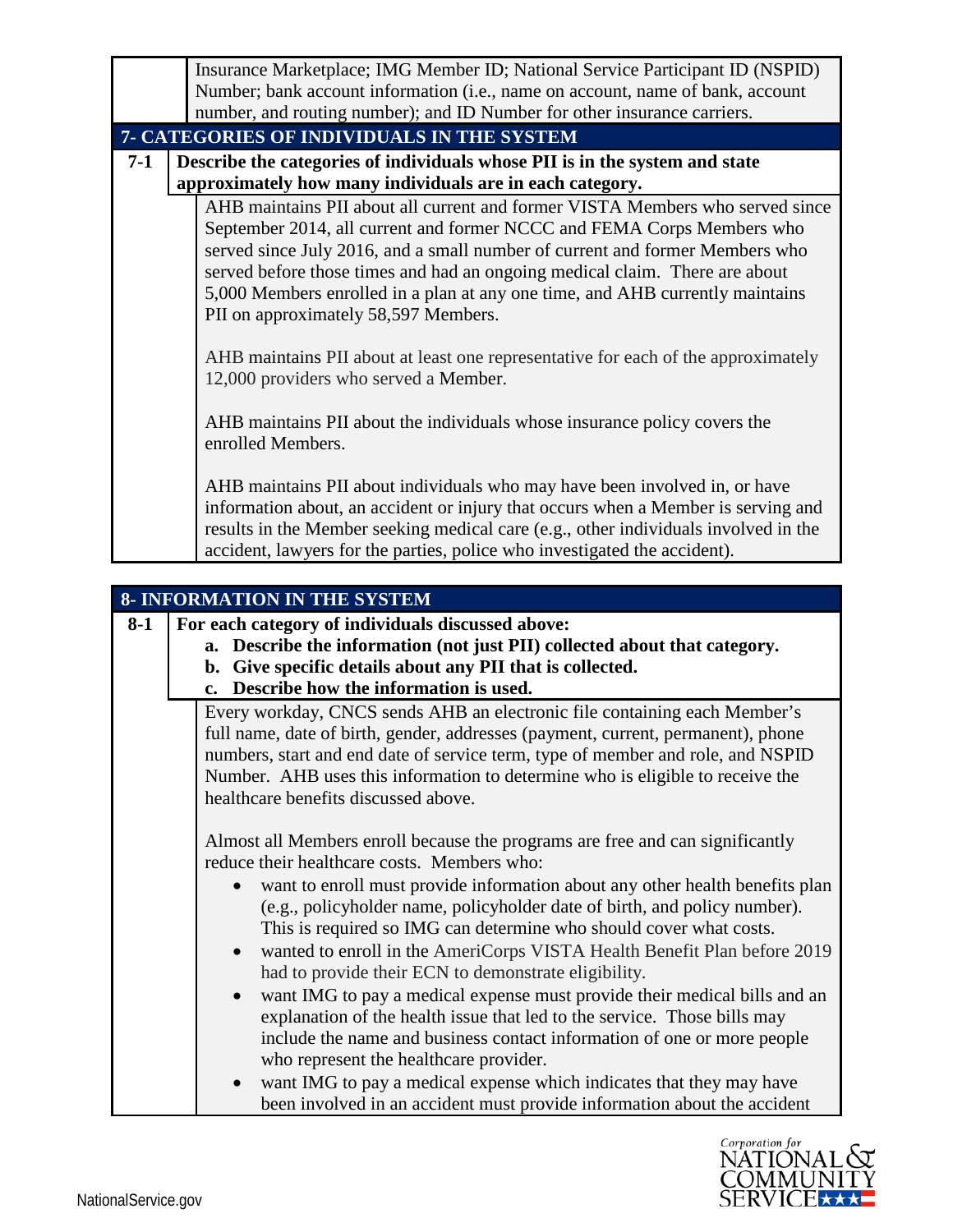| (e.g., what occurred, where it occurred, injuries received), the healthcare<br>services rendered (e.g., provider's name and address, care provided, date of<br>care, and cost), and who may be responsible (e.g., name and address of<br>other parties to the accident, insurance carriers involved in the accident,<br>police reports, and legal counsel representing the Member). Authorized<br>IMG personnel may use this information to obtain a reimbursement from<br>the responsible parties.<br>• paid for their medical care and want a reimbursement from IMG must<br>provide their banking information (e.g., name of account holder, account<br>number, routine number, and bank contact information).<br>• contact customer service for assistance may have notes from their<br>communications added to their file in AHB. |
|----------------------------------------------------------------------------------------------------------------------------------------------------------------------------------------------------------------------------------------------------------------------------------------------------------------------------------------------------------------------------------------------------------------------------------------------------------------------------------------------------------------------------------------------------------------------------------------------------------------------------------------------------------------------------------------------------------------------------------------------------------------------------------------------------------------------------------------|
| Some of this information is collected through forms available on IMG's website<br>(VISTA forms, NCCC and FEMA Corps forms).                                                                                                                                                                                                                                                                                                                                                                                                                                                                                                                                                                                                                                                                                                            |

|         | 9- COLLECTIONS OF PII INTO THE SYSTEM                                                                                                                                                                                                                                                                                                                                                                                                                                                                                                                                               |  |
|---------|-------------------------------------------------------------------------------------------------------------------------------------------------------------------------------------------------------------------------------------------------------------------------------------------------------------------------------------------------------------------------------------------------------------------------------------------------------------------------------------------------------------------------------------------------------------------------------------|--|
| $9-1$   | Describe for each source of PII in the system:                                                                                                                                                                                                                                                                                                                                                                                                                                                                                                                                      |  |
|         | a. The source.                                                                                                                                                                                                                                                                                                                                                                                                                                                                                                                                                                      |  |
|         | b. What PII comes from that source.                                                                                                                                                                                                                                                                                                                                                                                                                                                                                                                                                 |  |
|         | c. How the PII enters the system.                                                                                                                                                                                                                                                                                                                                                                                                                                                                                                                                                   |  |
|         | Every workday, CNCS's eSPAN system electronically sends AHB an encrypted<br>file containing each Member's full name, date of birth, gender, addresses (payment,<br>current, permanent), phone numbers, start and end date of service term, type of<br>member and role, and NSPID Number.                                                                                                                                                                                                                                                                                            |  |
|         | AHB collects some PII about a Member from the Member, such as their enrollment<br>documents (e.g., name, contact information, other insurance coverage) and banking<br>information. Other PII about the Member can be provided by the Member or a<br>third party at the Member's request. For example, Members can ask a provider to<br>submit claims to IMG on their behalf or give IMG permission to pursue payment<br>from another insurance company instead of directly pursuing the payment.<br>AHB collects some PII from a Member which is about another individual, such as |  |
|         | the policyholder of their insurance coverage (e.g., name, date of birth, and                                                                                                                                                                                                                                                                                                                                                                                                                                                                                                        |  |
|         | relationship to member) or the other individuals who are involved in an accident<br>(e.g., name, address, and relationship to accident).                                                                                                                                                                                                                                                                                                                                                                                                                                            |  |
| $9 - 2$ | If any PII comes directly from the individual, describe the privacy controls in                                                                                                                                                                                                                                                                                                                                                                                                                                                                                                     |  |
|         | place. If all PII comes from a secondary source, write Not Applicable.                                                                                                                                                                                                                                                                                                                                                                                                                                                                                                              |  |
|         | Members can communicate with AHB through mail, fax, the website, and email.                                                                                                                                                                                                                                                                                                                                                                                                                                                                                                         |  |
|         | IMG uses several methods to notify Members about the use of their PII.                                                                                                                                                                                                                                                                                                                                                                                                                                                                                                              |  |
|         | The enrollment forms ask if IMG may request information from healthcare<br>organizations on their behalf.                                                                                                                                                                                                                                                                                                                                                                                                                                                                           |  |
|         | All IMG forms clearly state the purpose of the form and what PII the Member is<br>expected to provide, which should limit the chance of a Member providing<br>unnecessary PII.                                                                                                                                                                                                                                                                                                                                                                                                      |  |

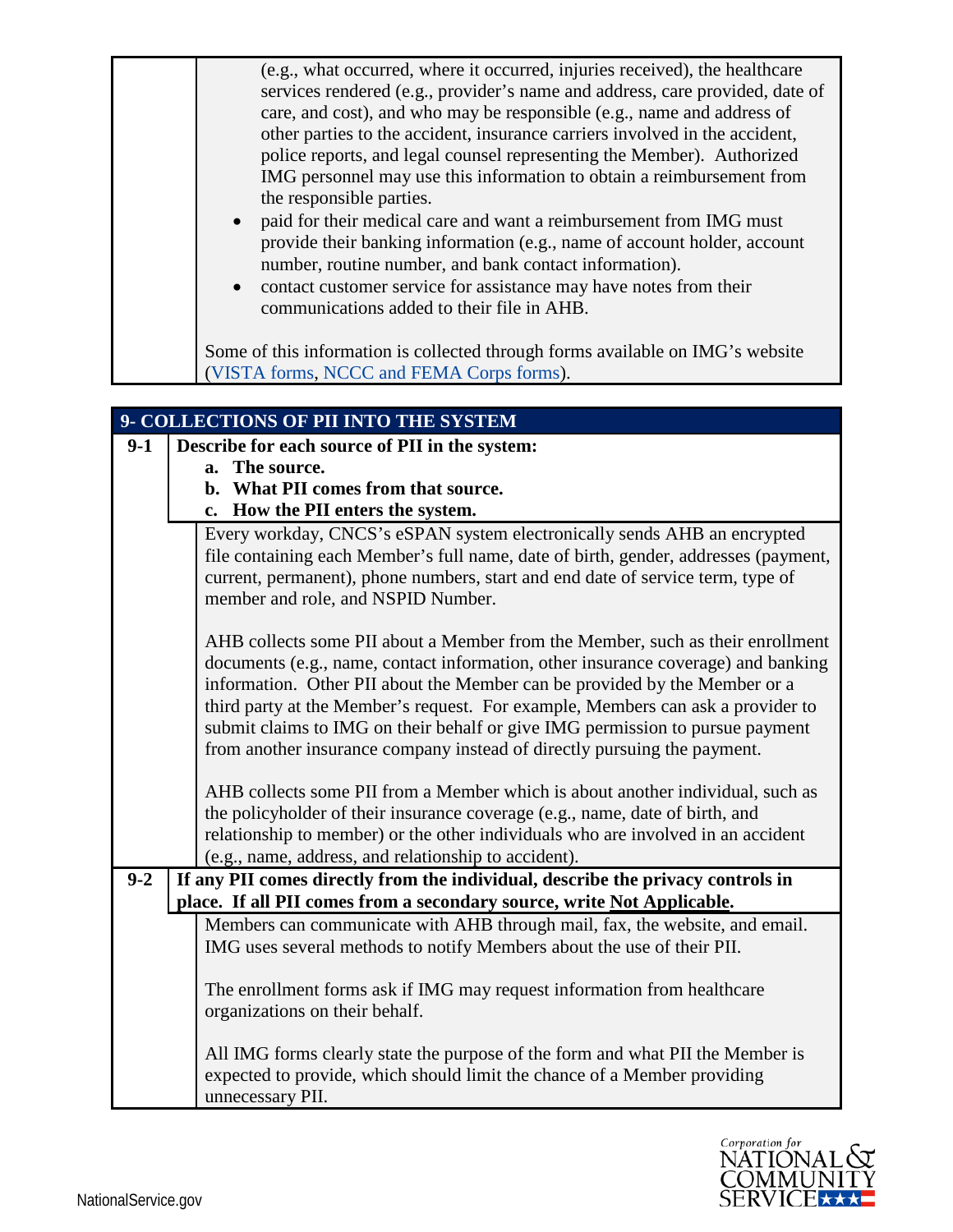|         | If Members choose to use the IMG website:                                                                                                                                                                                                                                                                                                                                                                                                                                                                                                                                                                                                                                                                                                                                                                                                                                                                                                                                                                                                                                                                                                                              |
|---------|------------------------------------------------------------------------------------------------------------------------------------------------------------------------------------------------------------------------------------------------------------------------------------------------------------------------------------------------------------------------------------------------------------------------------------------------------------------------------------------------------------------------------------------------------------------------------------------------------------------------------------------------------------------------------------------------------------------------------------------------------------------------------------------------------------------------------------------------------------------------------------------------------------------------------------------------------------------------------------------------------------------------------------------------------------------------------------------------------------------------------------------------------------------------|
|         | The login page states that Members who use the website are providing their                                                                                                                                                                                                                                                                                                                                                                                                                                                                                                                                                                                                                                                                                                                                                                                                                                                                                                                                                                                                                                                                                             |
|         | PII to IMG and that their activities while using the website may be tracked.                                                                                                                                                                                                                                                                                                                                                                                                                                                                                                                                                                                                                                                                                                                                                                                                                                                                                                                                                                                                                                                                                           |
|         | The footer of every webpage includes a link to IMG's Privacy Policy.<br>$\bullet$                                                                                                                                                                                                                                                                                                                                                                                                                                                                                                                                                                                                                                                                                                                                                                                                                                                                                                                                                                                                                                                                                      |
|         | Members receive a Privacy Act Statement at or before they provide PII collected by<br>IMG into AHB:                                                                                                                                                                                                                                                                                                                                                                                                                                                                                                                                                                                                                                                                                                                                                                                                                                                                                                                                                                                                                                                                    |
|         | We are required by the Privacy Act of 1974 (5 U.S.C. 552a) to tell you what<br>personal information we collect and how it will be used: Authorities - The<br>personal information is requested pursuant to 42 U.S.C. 4955, Support<br>services; 42 U.S.C. 12618, Authorized benefits for Corps members; and 45<br>CFR § 2556.320 - What benefits may a VISTA receive during VISTA<br>service? <b>Purposes</b> – It is requested to manage and evaluate the health<br>benefits programs offered to VISTA, NCCC, and FEMA Corps Members.<br><b>Routine Uses - Routine uses of this information may include disclosure to</b><br>(1) health care providers and insurance companies to provide care and<br>coordinate payment, (2) contractors to assist with providing the health care<br>benefit, and (3) federal, state, or local agencies pursuant to lawfully<br>authorized requests. Effects of Nondisclosure - This request is voluntary,<br>but not providing the information will likely affect your ability to receive<br>your health care benefits. Additional Information - The applicable system<br>of records notice is [SORN Notice -pending publication]]. |
|         | All paper forms that collect information into AHB include the following notice:<br>Notice on Electronic Communication and Privacy: Please submit these                                                                                                                                                                                                                                                                                                                                                                                                                                                                                                                                                                                                                                                                                                                                                                                                                                                                                                                                                                                                                 |
|         | documents via secure means, such as encrypted email or by fax. If you<br>choose to send the information via unsecure email, you are solely                                                                                                                                                                                                                                                                                                                                                                                                                                                                                                                                                                                                                                                                                                                                                                                                                                                                                                                                                                                                                             |
|         | responsible for any subsequent data breach or data loss caused by your                                                                                                                                                                                                                                                                                                                                                                                                                                                                                                                                                                                                                                                                                                                                                                                                                                                                                                                                                                                                                                                                                                 |
|         | decision. To protect your private information, we recommend you consider                                                                                                                                                                                                                                                                                                                                                                                                                                                                                                                                                                                                                                                                                                                                                                                                                                                                                                                                                                                                                                                                                               |
|         | using any secure or confidential/encrypted email sending options with your                                                                                                                                                                                                                                                                                                                                                                                                                                                                                                                                                                                                                                                                                                                                                                                                                                                                                                                                                                                                                                                                                             |
|         | email service provider. You may also consider password protecting your<br>documents and sending the password in a separate email.                                                                                                                                                                                                                                                                                                                                                                                                                                                                                                                                                                                                                                                                                                                                                                                                                                                                                                                                                                                                                                      |
| $9 - 3$ | If PII about an individual comes from a source other than the individual,                                                                                                                                                                                                                                                                                                                                                                                                                                                                                                                                                                                                                                                                                                                                                                                                                                                                                                                                                                                                                                                                                              |
|         | describe:                                                                                                                                                                                                                                                                                                                                                                                                                                                                                                                                                                                                                                                                                                                                                                                                                                                                                                                                                                                                                                                                                                                                                              |
|         | a. Why the PII is collected from the secondary source.                                                                                                                                                                                                                                                                                                                                                                                                                                                                                                                                                                                                                                                                                                                                                                                                                                                                                                                                                                                                                                                                                                                 |
|         | Why the PII from the secondary source is sufficiently accurate.<br>b.                                                                                                                                                                                                                                                                                                                                                                                                                                                                                                                                                                                                                                                                                                                                                                                                                                                                                                                                                                                                                                                                                                  |
|         | If/how the individual is aware that the secondary source will provide their<br>$c_{\bullet}$                                                                                                                                                                                                                                                                                                                                                                                                                                                                                                                                                                                                                                                                                                                                                                                                                                                                                                                                                                                                                                                                           |
|         | PII.                                                                                                                                                                                                                                                                                                                                                                                                                                                                                                                                                                                                                                                                                                                                                                                                                                                                                                                                                                                                                                                                                                                                                                   |
|         | If all PII about an individual comes directly from the individual, write Not                                                                                                                                                                                                                                                                                                                                                                                                                                                                                                                                                                                                                                                                                                                                                                                                                                                                                                                                                                                                                                                                                           |
|         | Applicable.                                                                                                                                                                                                                                                                                                                                                                                                                                                                                                                                                                                                                                                                                                                                                                                                                                                                                                                                                                                                                                                                                                                                                            |
|         | Eligibility information is collected from CNCS because it is updated daily and is                                                                                                                                                                                                                                                                                                                                                                                                                                                                                                                                                                                                                                                                                                                                                                                                                                                                                                                                                                                                                                                                                      |
|         | the official record of whether a Member is eligible for a health benefit plan. All                                                                                                                                                                                                                                                                                                                                                                                                                                                                                                                                                                                                                                                                                                                                                                                                                                                                                                                                                                                                                                                                                     |
|         | Members are informed about IMG's services when they join VISTA, NCCC, or<br>FEMA Corps.                                                                                                                                                                                                                                                                                                                                                                                                                                                                                                                                                                                                                                                                                                                                                                                                                                                                                                                                                                                                                                                                                |
|         |                                                                                                                                                                                                                                                                                                                                                                                                                                                                                                                                                                                                                                                                                                                                                                                                                                                                                                                                                                                                                                                                                                                                                                        |
|         | Some PII comes from a third party when requested by a Member who would only                                                                                                                                                                                                                                                                                                                                                                                                                                                                                                                                                                                                                                                                                                                                                                                                                                                                                                                                                                                                                                                                                            |
|         | serve as an intermediary. For example, a Member can authorize a provider to                                                                                                                                                                                                                                                                                                                                                                                                                                                                                                                                                                                                                                                                                                                                                                                                                                                                                                                                                                                                                                                                                            |

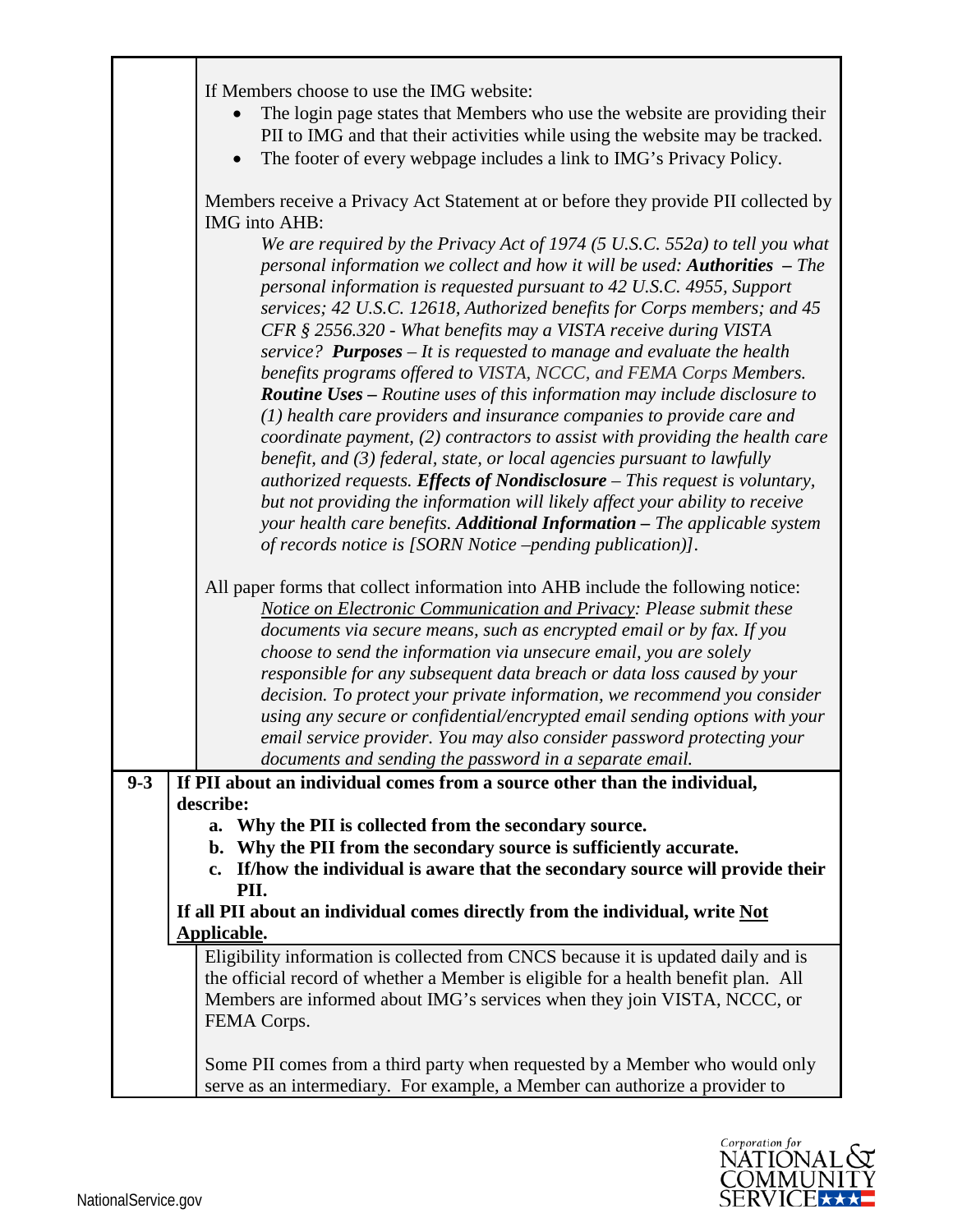|         |                                                                                                                                                                                                                                                            | submit reimbursement forms directly to IMG instead of sending them to the<br>Member who would submit them to IMG.<br>Some PII about a third party is provided by the Member, such as the name of a<br>policyholder or the name and contact information of the other individuals who are<br>involved in an accident. Authorized IMG personnel are required to work with the |
|---------|------------------------------------------------------------------------------------------------------------------------------------------------------------------------------------------------------------------------------------------------------------|----------------------------------------------------------------------------------------------------------------------------------------------------------------------------------------------------------------------------------------------------------------------------------------------------------------------------------------------------------------------------|
|         |                                                                                                                                                                                                                                                            | Member and third party to confirm the PII before it is used.                                                                                                                                                                                                                                                                                                               |
| $9 - 4$ | If any collections of PII into the system are subject to the Paperwork Reduction<br>Act (PRA), identify the Office of Management and Budget (OMB) Control<br>Number for the collection. If the system does not implicate the PRA, write Not<br>Applicable. |                                                                                                                                                                                                                                                                                                                                                                            |
|         |                                                                                                                                                                                                                                                            | Not applicable.                                                                                                                                                                                                                                                                                                                                                            |
| $9 - 5$ | If any collections of PII into the system are subject to an agreement, describe<br>those agreements. If no agreements are relevant, write Not Applicable.                                                                                                  |                                                                                                                                                                                                                                                                                                                                                                            |
|         |                                                                                                                                                                                                                                                            | IMG's contract with CNCS states that (1) IMG and any subcontractors will protect<br>any PII collected from the Members, (2) CNCS owns all Member PII maintained<br>by IMG and its subcontractors, and (3) IMG and its subcontractors are obligated to<br>transfer that PII to CNCS if this contract ends.                                                                  |

|        | <b>10- SYSTEM ACCESS</b>                                                                                                                                                                                                                                                                                                                                                                                                                                                                                                                                |
|--------|---------------------------------------------------------------------------------------------------------------------------------------------------------------------------------------------------------------------------------------------------------------------------------------------------------------------------------------------------------------------------------------------------------------------------------------------------------------------------------------------------------------------------------------------------------|
| $10-1$ | Separately describe each category of individuals who can access the system along                                                                                                                                                                                                                                                                                                                                                                                                                                                                        |
|        | with:                                                                                                                                                                                                                                                                                                                                                                                                                                                                                                                                                   |
|        | a. What PII they can access (all or what subset).                                                                                                                                                                                                                                                                                                                                                                                                                                                                                                       |
|        | b. Why they need that level of access.                                                                                                                                                                                                                                                                                                                                                                                                                                                                                                                  |
|        | How they would request and receive that access.                                                                                                                                                                                                                                                                                                                                                                                                                                                                                                         |
|        | d. How their access is reduced or eliminated when no longer necessary.                                                                                                                                                                                                                                                                                                                                                                                                                                                                                  |
|        | Apart from Members accessing their own accounts, the only people with direct<br>access to AHB are the approximately 55 IMG staff and contractors responsible for<br>managing the software and services (e.g., IT Systems Administrators, medical staff,<br>and claims processors). They can all view and edit a Member's records because<br>they need that access to complete their jobs. IMG has written procedures, security<br>and privacy controls, and responsibilities regarding who should have direct access<br>to AHB and the PII it contains. |

| 11- PII SHARING |                                                                                  |  |
|-----------------|----------------------------------------------------------------------------------|--|
| $11 - 1$        | Separately describe each entity that receives PII from the system and:           |  |
|                 | a. What PII is shared.                                                           |  |
|                 | b. Why PII is shared.                                                            |  |
|                 | c. How the PII is shared (what means/medium).                                    |  |
|                 | d. The privacy controls to protect the PII while in transit.                     |  |
|                 | The privacy controls to protect the PII once received.<br>е.                     |  |
|                 | Any agreements controlling that PII.                                             |  |
|                 | If PII is not shared outside the system, write Not Applicable.                   |  |
|                 | PII from AHB may be shared with authorized CNCS and IMG staff, contractors,      |  |
|                 | and subcontractors. Every workday, IMG receives limited information from         |  |
|                 | eSPAN and provides it through a secure transfer to the following subcontractors: |  |



Г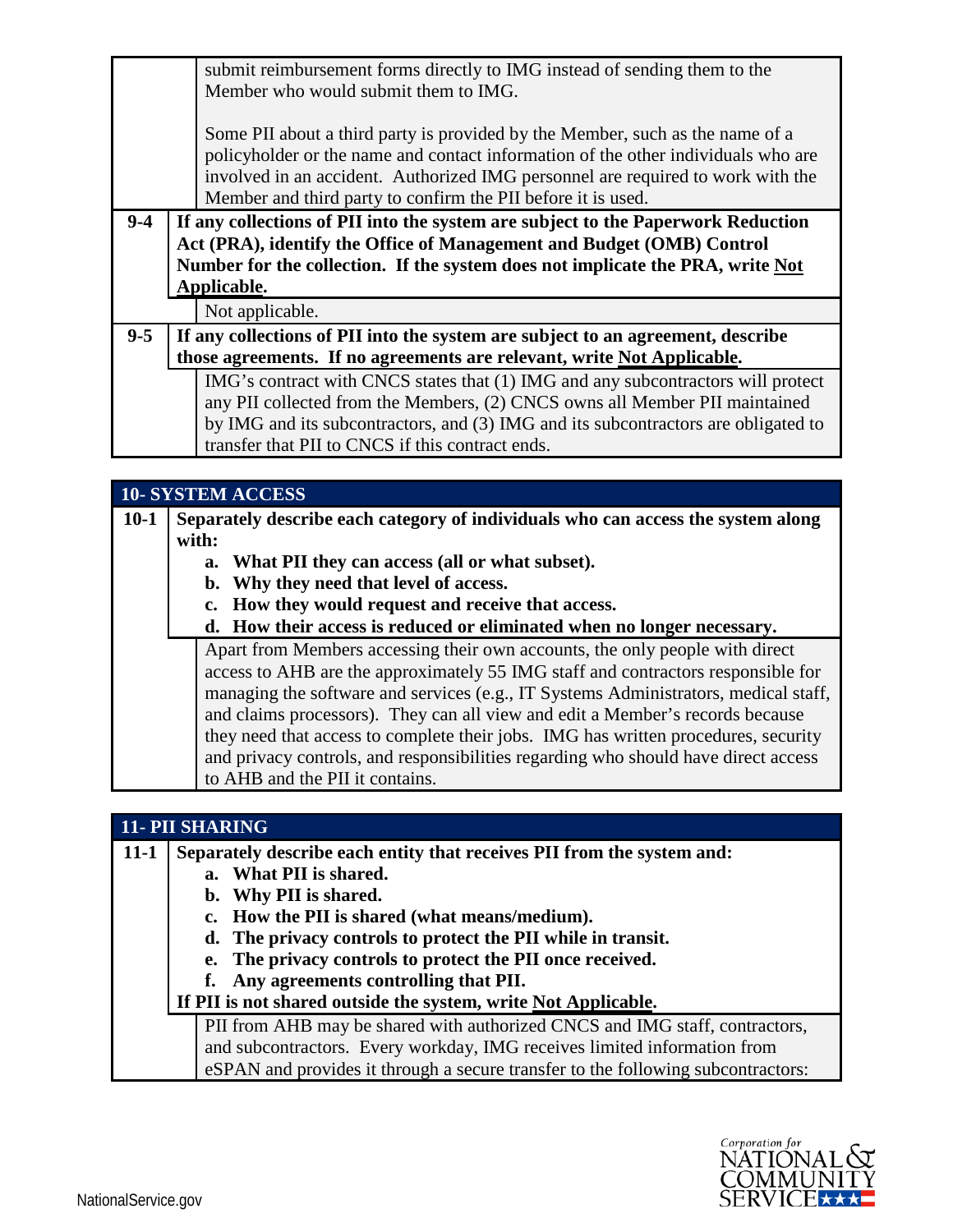|          | Universal Rx because IMG has a contract with this company to manage the<br>pharmacy benefits. UniversalRx uses the extract, with information from<br>Members about their prescriptions, to confirm that prescriptions are covered<br>and process a reimbursement.<br>Equian because IMG has a contract with this company to manage the<br>provider benefits. Equian uses the extract, with information from Members<br>about their medical visits, to confirm that visits are covered and process a<br>reimbursement.<br>Teladoc because IMG has a contract with this company to provide phone-<br>based medical care to its Members. The vendor merges the extract with<br>records on the care provided to that Member during their calls.<br>All other disclosures would require the Member's express consent, or a legal<br>requirement established by the Federal government. |
|----------|-----------------------------------------------------------------------------------------------------------------------------------------------------------------------------------------------------------------------------------------------------------------------------------------------------------------------------------------------------------------------------------------------------------------------------------------------------------------------------------------------------------------------------------------------------------------------------------------------------------------------------------------------------------------------------------------------------------------------------------------------------------------------------------------------------------------------------------------------------------------------------------|
|          |                                                                                                                                                                                                                                                                                                                                                                                                                                                                                                                                                                                                                                                                                                                                                                                                                                                                                   |
|          | <b>12- PRIVACY ACT REQUIREMENTS</b>                                                                                                                                                                                                                                                                                                                                                                                                                                                                                                                                                                                                                                                                                                                                                                                                                                               |
| $12 - 1$ |                                                                                                                                                                                                                                                                                                                                                                                                                                                                                                                                                                                                                                                                                                                                                                                                                                                                                   |
|          | If the system creates one or more systems of records under the Privacy Act of<br>1974:                                                                                                                                                                                                                                                                                                                                                                                                                                                                                                                                                                                                                                                                                                                                                                                            |
|          | a. Describe the retrieval that creates each system of records.                                                                                                                                                                                                                                                                                                                                                                                                                                                                                                                                                                                                                                                                                                                                                                                                                    |
|          | b. State which authorities authorize each system of records.                                                                                                                                                                                                                                                                                                                                                                                                                                                                                                                                                                                                                                                                                                                                                                                                                      |
|          | c. State which system of records notices (SORN) applies to each system of                                                                                                                                                                                                                                                                                                                                                                                                                                                                                                                                                                                                                                                                                                                                                                                                         |
|          | records.                                                                                                                                                                                                                                                                                                                                                                                                                                                                                                                                                                                                                                                                                                                                                                                                                                                                          |
|          | If the system does not create a system of records, write Not Applicable.                                                                                                                                                                                                                                                                                                                                                                                                                                                                                                                                                                                                                                                                                                                                                                                                          |
|          | AHB may retrieve a Member's information by the following personal identifiers:<br>name, phone number, email, date of birth, IMG Member ID, or NSPID Number.<br>IMG creates and assigns an IMG Member ID to each Member in order to track<br>their information across AHB and any other IMG databases; the number is not used<br>outside IMG.                                                                                                                                                                                                                                                                                                                                                                                                                                                                                                                                      |
|          | AHB does not retrieve provider representatives' information by a personal<br>identifier.                                                                                                                                                                                                                                                                                                                                                                                                                                                                                                                                                                                                                                                                                                                                                                                          |
|          | A new SORN is currently being submitted for publication for this system. The<br>above Privacy Act Statement, developed from the draft SORN, is provided to<br>Members when they provide information that is collected and inputted into AHB.                                                                                                                                                                                                                                                                                                                                                                                                                                                                                                                                                                                                                                      |

| <b>13- SAFEGUARDS</b> |                                                                                                                                                                                                                                                                                                                                                                                                                                                                                                                                                                                                                                   |  |
|-----------------------|-----------------------------------------------------------------------------------------------------------------------------------------------------------------------------------------------------------------------------------------------------------------------------------------------------------------------------------------------------------------------------------------------------------------------------------------------------------------------------------------------------------------------------------------------------------------------------------------------------------------------------------|--|
| $13-1$                | Describe the technical, physical, and administrative safeguards that protect the<br>PII in the system.                                                                                                                                                                                                                                                                                                                                                                                                                                                                                                                            |  |
|                       | All electronic data is encrypted at rest and in transit using FIPS 140-2 encryption<br>protocols. Other electronic controls include physical firewalls, external certificate<br>authorities, auditing (i.e. logging who accesses our systems and data), testing with<br>sanitized data, and a web application firewall. Software is used for vulnerability<br>scanning and additional software is used for event correlation and logging.<br>The AHB servers and any paper records are protected by physical safeguards such<br>as security guards, close circuit cameras, Proximity ID badges, and locking<br>cabinets or rooms. |  |

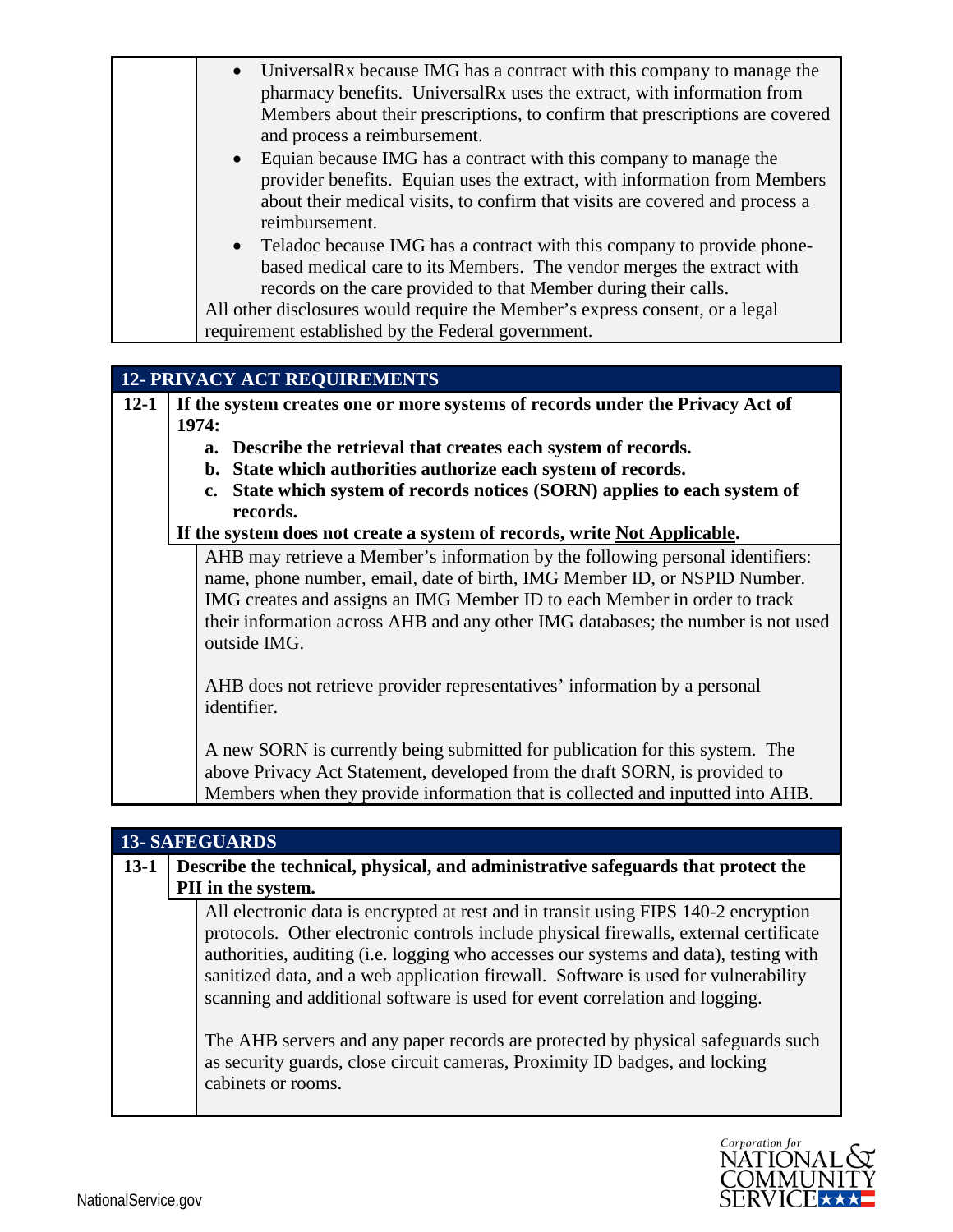Data is restricted to authorized users who have passed the required Federal background clearance process and each authorized user has a unique login ID. The Complete System Security Plan including policies for Access Control, Identification and Authentication and System and Communications Protection.

Each IMG employee and contractor who works on AHB is required to sign a confidentiality or non-disclosure agreement and completes security training during orientation to make sure they know how to handle the data appropriately and the consequences of misuse. IMG is required to mandate its employees to complete a companywide annual security awareness training to address how to handle customer data of all types, refresh their awareness of the importance of this secure handling of data and update on any new regulations or process change. In addition, each department is required to conduct role specific training for each of their associates on how to handle data for their job.

IMG maintains that it has a process in place to report breaches to CNCS within a set period of time if there is ever an unauthorized intrusion on the system.

| 14- DATA ACCURACY, ACCESS, AMENDMENT, AND CONTROL |  |                                                                                                                  |
|---------------------------------------------------|--|------------------------------------------------------------------------------------------------------------------|
| $14-1$                                            |  | Describe the steps taken to ensure PII is sufficiently accurate, relevant, current,                              |
|                                                   |  | and complete.                                                                                                    |
|                                                   |  | Members are instructed to review and update their PII as required. They may                                      |
|                                                   |  | change it by (1) downloading and submitting forms via email, fax, or mail, (2)                                   |
|                                                   |  | logging into the website and submitting the forms electronically, or (3) contacting                              |
|                                                   |  | IMG through mail, fax, email, an online chat service, or an online messaging<br>service.                         |
|                                                   |  |                                                                                                                  |
|                                                   |  | Every weekday, IMG receives updated PII about each Member's eligibility and                                      |
|                                                   |  | their physical addresses.                                                                                        |
|                                                   |  |                                                                                                                  |
|                                                   |  | AHB has been developed and tested to help IMG manage the amount of PII that is                                   |
|                                                   |  | required to manage the three programs.                                                                           |
| $14 - 2$                                          |  | Describe how an individual could view, correct, update, or ask to amend their PII.                               |
|                                                   |  | Members can view claims, benefits, and other documents by logging onto the                                       |
|                                                   |  | website or requesting them from IMG. They are directed to update their PII as                                    |
|                                                   |  | required by (1) downloading and submitting forms via email, fax, or mail, (2)                                    |
|                                                   |  | logging into the website and submitting the forms electronically, or (3) contacting                              |
|                                                   |  | IMG through mail, fax, email, an online chat service, or an online messaging                                     |
|                                                   |  | service. Members are notified about benefits paid via an explanation of benefits                                 |
|                                                   |  | statement delivered to them based on the method of delivery they chose when they<br>set up their portal account. |
| $14-3$                                            |  | Describe how an individual could control what PII about themselves is included in                                |
|                                                   |  | the system or how it is used. Also describe how those decisions could affect the                                 |
|                                                   |  | individual.                                                                                                      |
|                                                   |  | Members can decide not to enroll which means that the only PII about them in the                                 |
|                                                   |  | system would be the PII sent from CNCS in the daily extract. If they do not want                                 |
|                                                   |  | IMG to know about a healthcare service they receive, they can pay for that service                               |
|                                                   |  | and not request a reimbursement.                                                                                 |

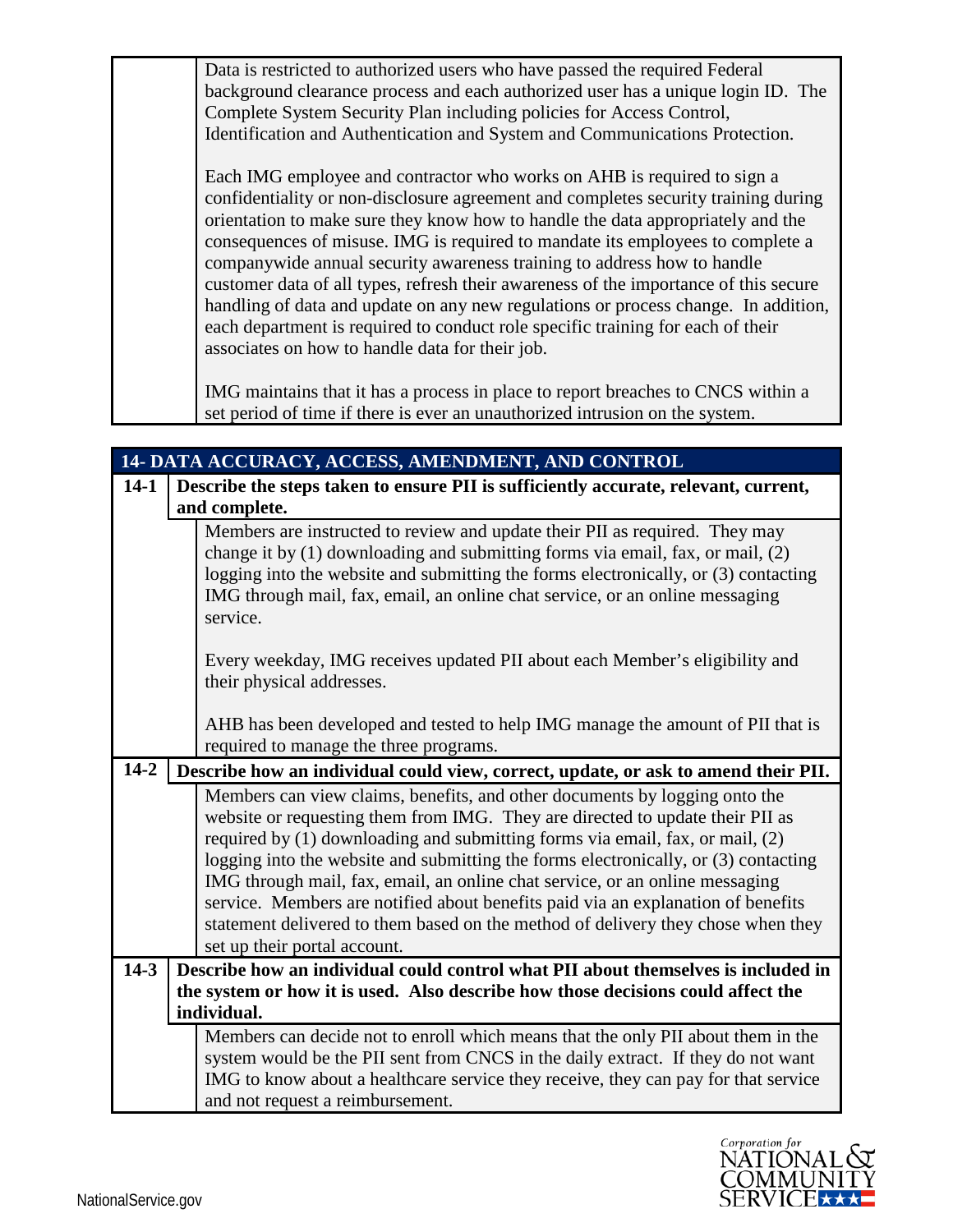## **15- DATA RETENTION AND DESTRUCTION**

| $15 - 1$ | Identify the National Archives and Records Administration (NARA) provided             |
|----------|---------------------------------------------------------------------------------------|
|          | retention schedule for the system and provide a summary of that schedule.             |
|          | All PII is required to be destroyed in accordance to the NARA approved retention      |
|          | schedule. It says to destroy the PII seven years after the last time it was accessed; |
|          | paper is shredded and recycled while electronic media is degaussed and destroyed.     |
|          |                                                                                       |

## **16- SOCIAL SECURITY NUMBERS (SSNs)**

**16-1 If the system collects truncated or full social security numbers (SSNs):**

**a. Explain why the SSNs are required.**

- **b. Provide the legal authority for the usage of the SSNs.**
- **c. Describe any plans to reduce the number of SSNs.**
- **If the system does not collect any part of an SSN, write Not Applicable.**

Not Applicable.

| <b>17-WEBSITES</b> |                                                                                                                                                                                                                                                                                                                                                                                                                                                                                                                                                                                                                                                                           |  |
|--------------------|---------------------------------------------------------------------------------------------------------------------------------------------------------------------------------------------------------------------------------------------------------------------------------------------------------------------------------------------------------------------------------------------------------------------------------------------------------------------------------------------------------------------------------------------------------------------------------------------------------------------------------------------------------------------------|--|
| $17-1$             | If the system includes a website which is available to individuals apart from<br>CNCS personnel and contractors, discuss how it meets all CNCS and Federal<br>privacy requirements. If the system does not include a website, write Not<br>Applicable.                                                                                                                                                                                                                                                                                                                                                                                                                    |  |
|                    | AHB uses a small number of tier 2 – multi-session without PII cookies (defined in<br>M-10-22, Guidance for Online Use of Web Measurement and Customization<br>Technologies) to track visitors:<br>A Sitefinity cookie that counts how many times a computer visits a page is<br>$\bullet$<br>deleted no later than 180 days after the last visit.<br>A Google cookie that translates the page into other languages is deleted no<br>later than 2 years after the last visit.<br>A LivePerson cookie that identifies the computer when someone uses the<br>live chat feature and locates their prior chat history is deleted no later than 1<br>year after the last visit. |  |
|                    | The other cookies mentioned in the IMG's Privacy Policy<br>(https://americorpsNCCC.IMGlobal.com/legal/privacy) are either deleted when the<br>user leaves the website or do not apply to the AHB website.                                                                                                                                                                                                                                                                                                                                                                                                                                                                 |  |
|                    | None of those cookies contain PII or can be used by another website to identify the<br>user. The third parties that provide the cookies can only share the information<br>collected through the cookies with IMG.                                                                                                                                                                                                                                                                                                                                                                                                                                                         |  |
|                    | Although the cookies are enabled by default, users can block them by changing<br>their browser settings. This might limit their ability to access parts of the AHB<br>website, but they can obtain comparable service by calling or emailing IMG.                                                                                                                                                                                                                                                                                                                                                                                                                         |  |
|                    | All webpages include a link in the footer to the webpage's privacy notice.                                                                                                                                                                                                                                                                                                                                                                                                                                                                                                                                                                                                |  |